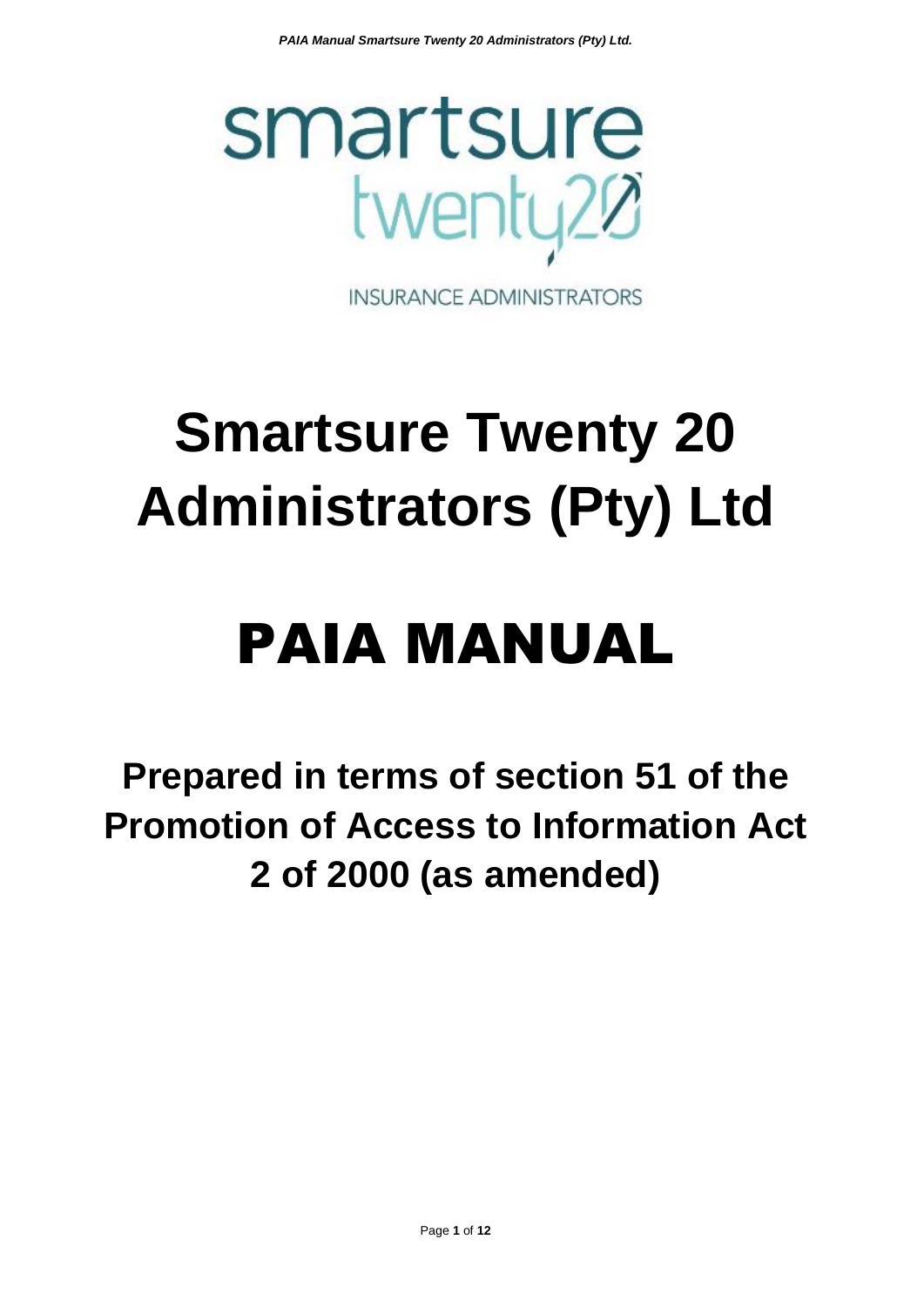#### **DATE OF COMPILATION: 06/01/2022 DATE OF REVISION: 06/01/2022**

## **TABLE OF CONTENTS**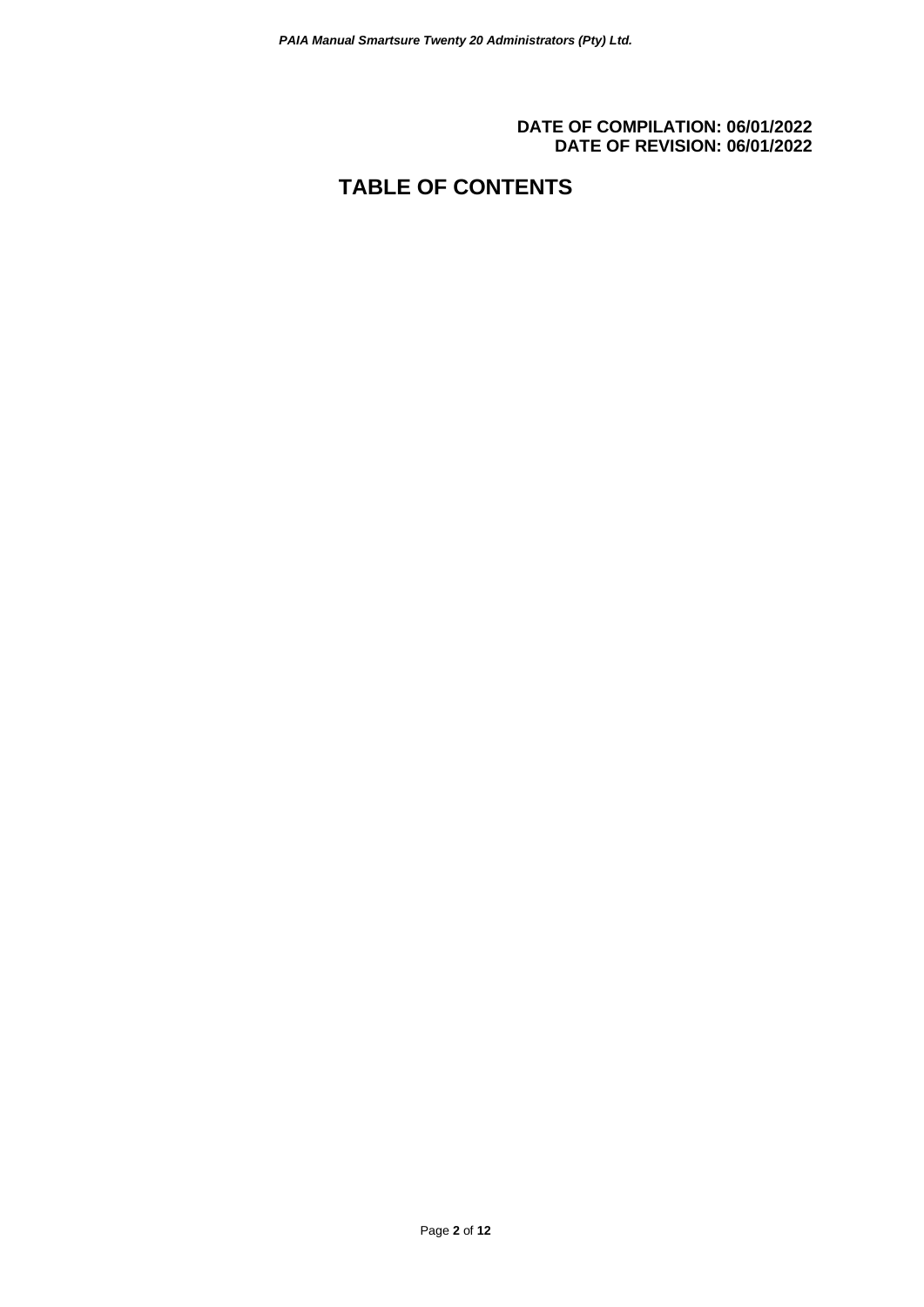## **1. LIST OF ACRONYMS AND ABBREVIATIONS**

#### **NB: please insert relevant applicable acronyms and abbreviations**

| 1.1 | "CEO"           | <b>Chief Executive Officer</b>                                      |
|-----|-----------------|---------------------------------------------------------------------|
|     | 1.2 "DIO"       | Deputy Information Officer;                                         |
|     | 1.3 "IO"        | Information Officer;                                                |
|     | 1.4 "Minister"  | Minister of Justice and Correctional Services;                      |
|     | 1.5 "PAIA"      | Promotion of Access to Information Act No. 2 of 2000(as<br>Amended; |
|     | 1.6 "POPIA"     | Protection of Personal Information Act No.4 of 2013;                |
|     | 1.7 "Regulator" | Information Regulator; and                                          |
| 1.8 | "Republic"      | Republic of South Africa                                            |

### **2. PURPOSE OF PAIA MANUAL**

This PAIA Manual is useful for the public to-

- 2.1 check the categories of records held by a body which are available without a person having to submit a formal PAIA request;
- 2.2 have a sufficient understanding of how to make a request for access to a record of the body, by providing a description of the subjects on which the body holds records and the categories of records held on each subject;
- 2.3 know the description of the records of the body which are available in accordance with any other legislation;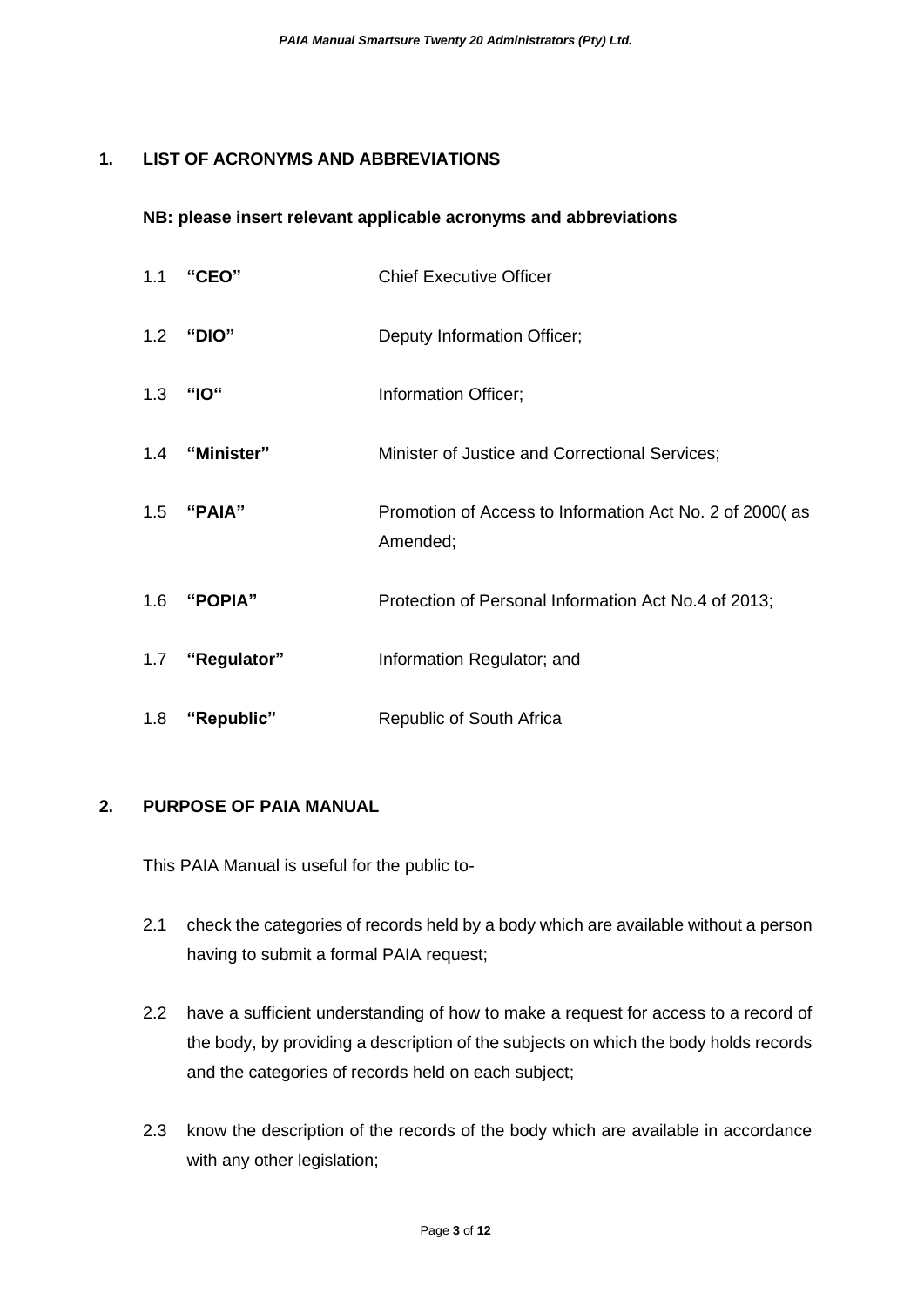- 2.4 access all the relevant contact details of the Information Officer and Deputy Information Officer who will assist the public with the records they intend to access;
- 2.5 know the description of the guide on how to use PAIA, as updated by the Regulator and how to obtain access to it;
- 2.6 know if the body will process personal information, the purpose of processing of personal information and the description of the categories of data subjects and of the information or categories of information relating thereto;
- 2.7 know the description of the categories of data subjects and of the information or categories of information relating thereto;
- 2.8 know the recipients or categories of recipients to whom the personal information may be supplied;
- 2.9 know if the body has planned to transfer or process personal information outside the Republic of South Africa and the recipients or categories of recipients to whom the personal information may be supplied; and
- 2.10 know whether the body has appropriate security measures to ensure the confidentiality, integrity and availability of the personal information which is to be processed.

## **3. KEY CONTACT DETAILS FOR ACCESS TO INFORMATION OF SMARTSURE ADMINISTRATORS TWENTY 20 (PTY) LTD**

## 3.1. **Chief Information Officer**

| Name:       | <b>Andrew Penney</b>       |
|-------------|----------------------------|
| Tel:        | 011 840 6000               |
| Email:      | andrew@smartsure2020.co.za |
| Fax number: | 011 840 6001               |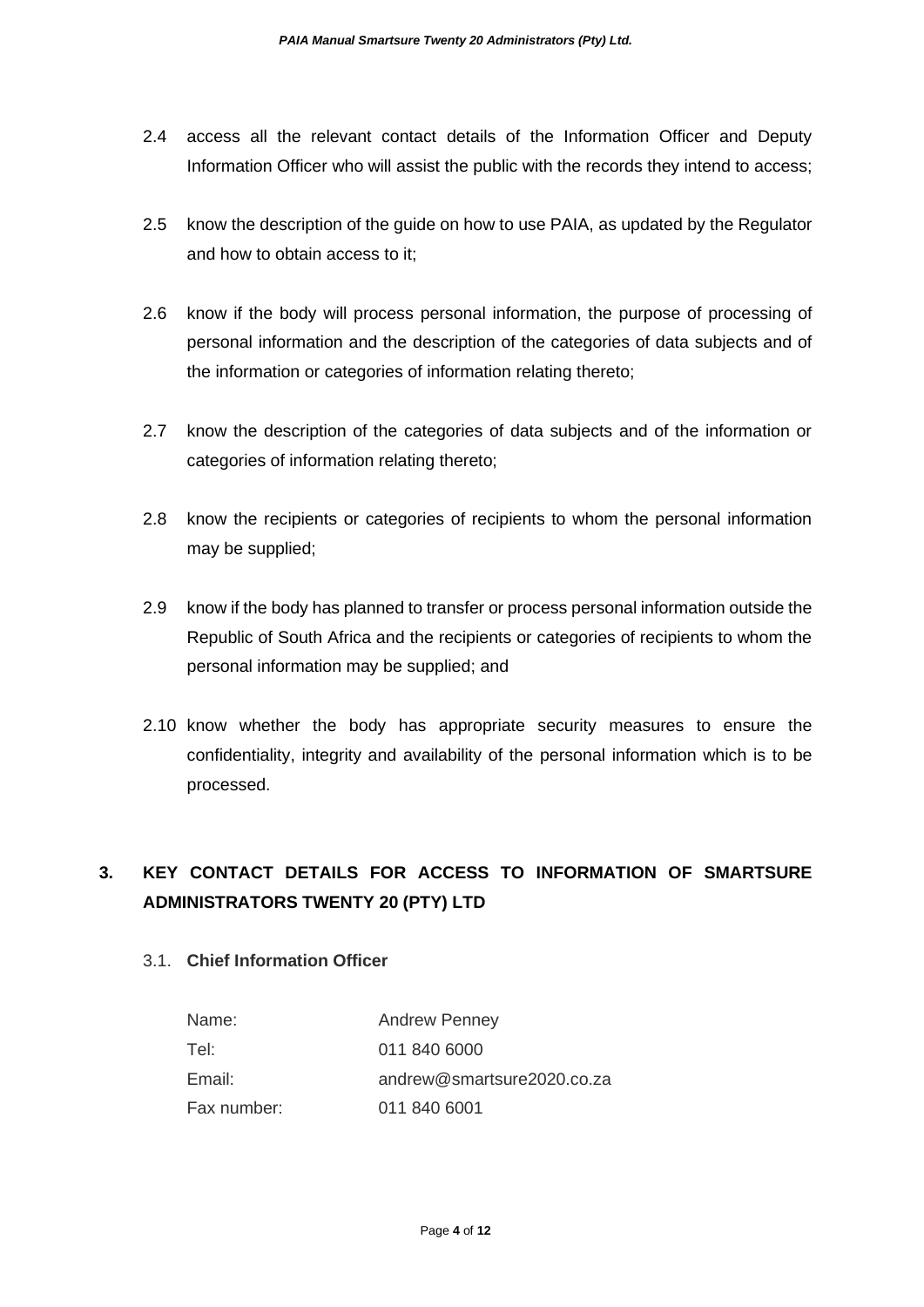3.2. Deputy Information Officer *(NB: if more than one Deputy Information Officer is designated, please provide the details* of *every Deputy Information Officer of the body designated in terms of section 17 (1) of PAIA.*

| Name:       | Lorraine Greyling            |
|-------------|------------------------------|
| Tel:        | 011 840 6000                 |
| Email:      | lorraine@smartsure2020.co.za |
| Fax Number: | 011 840 6001                 |

3.3 Access to information general contacts

Email: *info@smartsure2020.co.za*

#### 3.4 **National or Head Office**

| Postal Address:          | 321                                                  |
|--------------------------|------------------------------------------------------|
|                          | Cramerview                                           |
|                          | Johannesburg                                         |
|                          | 2060                                                 |
|                          |                                                      |
| <b>Physical Address:</b> | 212 Bram Fischer Drive, Kensington "B" Randburg 2194 |
|                          |                                                      |
| Telephone:               | 011 840 6000                                         |
|                          |                                                      |
| Email:                   | info@smartsure2020.co.za                             |
|                          |                                                      |
| Website:                 | www.smartsure2020.co.za                              |

### **4. GUIDE ON HOW TO USE PAIA AND HOW TO OBTAIN ACCESS TO THE GUIDE**

4.1. The Regulator has, in terms of section 10(1) of PAIA, as amended, updated and made available the revised Guide on how to use PAIA ("Guide"), in an easily comprehensible form and manner, as may reasonably be required by a person who wishes to exercise any right contemplated in PAIA and POPIA.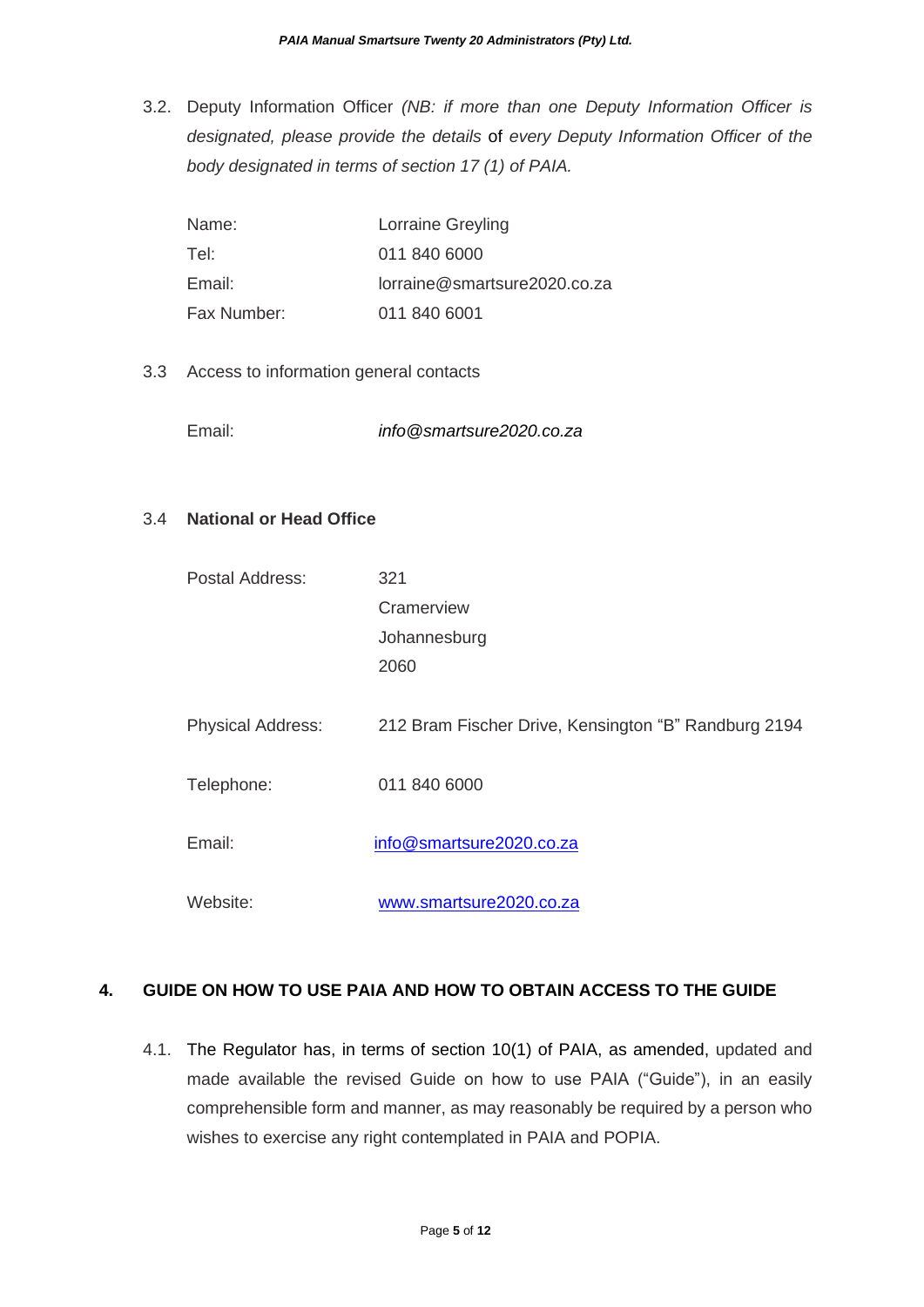- 4.2. The Guide is available in each of the official languages and in braille.
- 4.3. The aforesaid Guide contains the description of-
	- 4.3.1. the objects of PAIA and POPIA;
	- 4.3.2. the postal and street address, phone and fax number and, if available, electronic mail address of-
		- 4.3.2.1. the Information Officer of every public body, and
		- 4.3.2.2. every Deputy Information Officer of every public and private body designated in terms of section  $17(1)$  of PAIA<sup>1</sup> and section 56 of POPIA<sup>2</sup>;
	- 4.3.3. the manner and form of a request for-
		- 4.3.3.1. access to a record of a public body contemplated in section 11 $3$ ; and
		- 4.3.3.2. access to a record of a private body contemplated in section 50<sup>4</sup> ;
	- 4.3.4. the assistance available from the IO of a public body in terms of PAIA and POPIA;
	- 4.3.5. the assistance available from the Regulator in terms of PAIA and POPIA;

<sup>1</sup> Section 17(1) of PAIA- *For the purposes of PAIA, each public body must, subject to legislation governing the employment of personnel of the public body concerned, designate such number of persons as deputy information officers as are necessary to render the public body as accessible as reasonably possible for requesters of its records.*

*<sup>2</sup> Section 56(a) of POPIA- Each public and private body must make provision, in the manner prescribed in section 17 of the Promotion of Access to Information Act, with the necessary changes, for the designation of such a number of persons, if any, as deputy information officers as is necessary to perform the duties and responsibilities as set out in section 55(1) of POPIA.*

*<sup>3</sup> Section 11(1) of PAIA- A requester must be given access to a record of a public body if that requester complies with all the*  procedural requirements in PAIA relating to a request for access to that record; and access to that record is not refused in terms of *any ground for refusal contemplated in Chapter 4 of this Part.*

<sup>4</sup> *Section 50(1) of PAIA- A requester must be given access to any record of a private body if-*

*a) that record is required for the exercise or protection of any rights;*

*b) that person complies with the procedural requirements in PAIA relating to a request for access to that record; and*

*c) access to that record is not refused in terms of any ground for refusal contemplated in Chapter 4 of this Part.*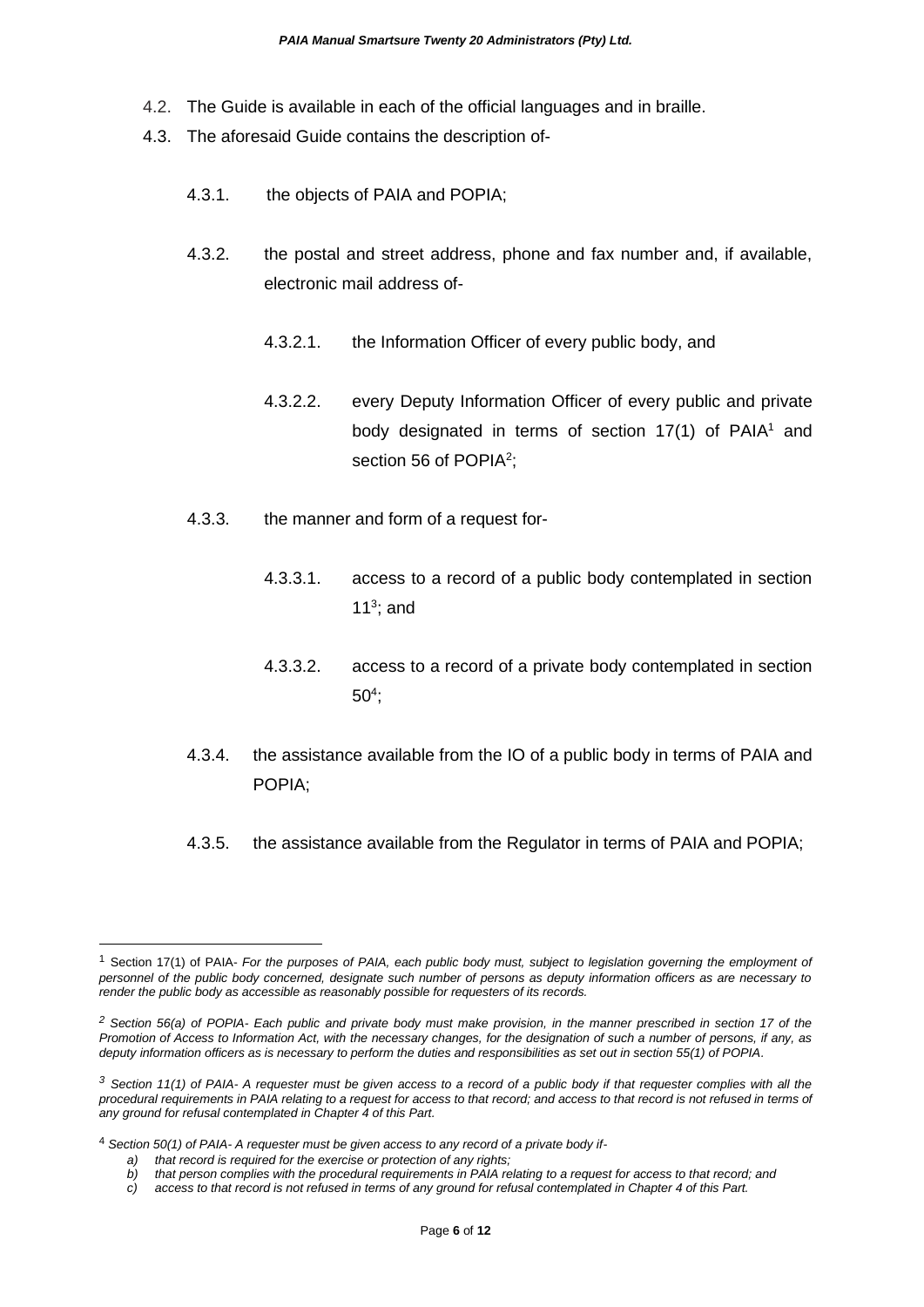- 4.3.6. all remedies in law available regarding an act or failure to act in respect of a right or duty conferred or imposed by PAIA and POPIA, including the manner of lodging-
	- 4.3.6.1. an internal appeal;
	- 4.3.6.2. a complaint to the Regulator; and
	- 4.3.6.3. an application with a court against a decision by the information officer of a public body, a decision on internal appeal or a decision by the Regulator or a decision of the head of a private body;
- 4.3.7. the provisions of sections  $14<sup>5</sup>$  and  $51<sup>6</sup>$  requiring a public body and private body, respectively, to compile a manual, and how to obtain access to a manual;
- 4.3.8. the provisions of sections  $15<sup>7</sup>$  and  $52<sup>8</sup>$  providing for the voluntary disclosure of categories of records by a public body and private body, respectively;
- 4.3.9. the notices issued in terms of sections  $22^9$  and  $54^{10}$  regarding fees to be paid in relation to requests for access; and
- 4.3.10. the regulations made in terms of section 92<sup>11</sup>.

<sup>10</sup> *Section 54(1) of PAIA- The head of a private body to whom a request for access is made must by notice require the requester to pay the prescribed request fee (if any), before further processing the request.*

- *<sup>11</sup> Section 92(1) of PAIA provides that –"The Minister may, by notice in the Gazette, make regulations regarding- (a) any matter which is required or permitted by this Act to be prescribed;*
	- *(b) any matter relating to the fees contemplated in sections 22 and 54;*
	- *(c) any notice required by this Act;*

*<sup>5</sup> Section 14(1) of PAIA- The information officer of a public body must, in at least three official languages, make available a manual containing information listed in paragraph 4 above.*

*<sup>6</sup> Section 51(1) of PAIA- The head of a private body must make available a manual containing the description of the information listed in paragraph 4 above.*

*<sup>7</sup>Section 15(1) of PAIA- The information officer of a public body, must make available in the prescribed manner a description of the categories of records of the public body that are automatically available without a person having to request access*

*<sup>8</sup> Section 52(1) of PAIA- The head of a private body may, on a voluntary basis, make available in the prescribed manner a description of the categories of records of the private body that are automatically available without a person having to request access*

*<sup>9</sup> Section 22(1) of PAIA- The information officer of a public body to whom a request for access is made, must by notice require the requester to pay the prescribed request fee (if any), before further processing the request.*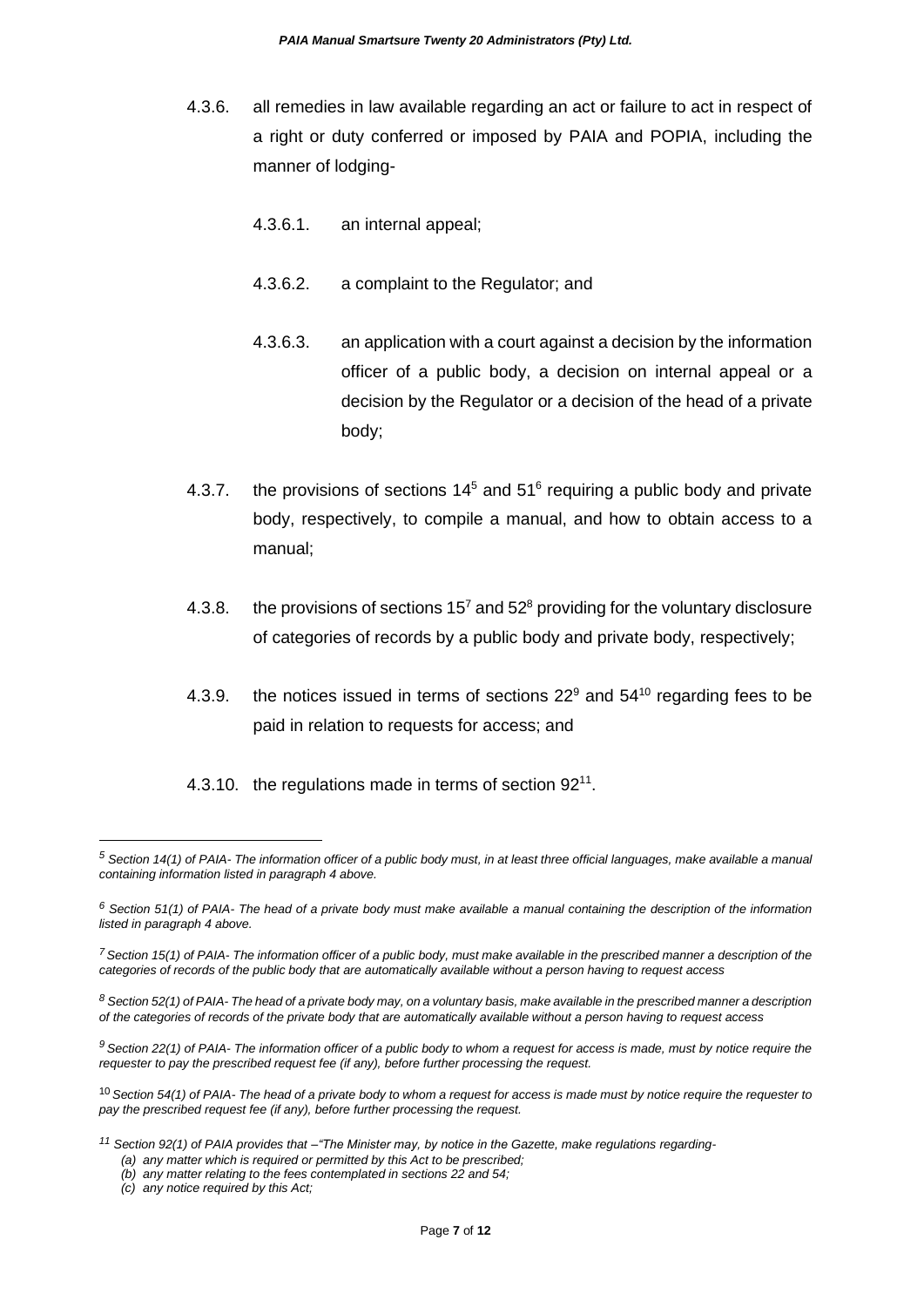- 4.4. Members of the public can inspect or make copies of the Guide from the offices of the public and private bodies, including the office of the Regulator, during normal working hours.
- 4.5. The Guide can also be obtained-
	- 4.5.1. upon request to the Information Officer;
	- 4.5.2. from the website of the Regulator [\(https://www.justice.gov.za/inforeg/\)](https://www.justice.gov.za/inforeg/).
- 4.6 A copy of the Guide is also available in the following two official languages, for public inspection during normal office hours-
	- 4.6.1 English and Afrikaans

## **5. CATEGORIES OF RECORDS OF SMARTSURE TWENT 20 ADMINISTRATORS (PTY) LTD WHICH ARE AVAILABLE WITHOUT A PERSON HAVING TO REQUEST ACCESS**

*NB: Please specify the categories of records held by the body which are available without a person having to request access by completing Form C, types of the records and how the records can be accessed. These are mostly records that maybe available on the website and a person may download or request telephonically or by sending an email or a letter.* 

| <b>Category of records</b> | <b>Types of the Record</b>   | Available<br>on<br>Website | Available<br>upon<br>request |
|----------------------------|------------------------------|----------------------------|------------------------------|
| <b>Standard Forms</b>      | Claim and underwriting forms | Х                          | X                            |
| Policies                   | Company policies             | Χ                          | Χ                            |

*Below is an example of the table that can be used.*

*<sup>(</sup>d) uniform criteria to be applied by the information officer of a public body when deciding which categories of records are to be made available in terms of section 15; and*

*<sup>(</sup>e) any administrative or procedural matter necessary to give effect to the provisions of this Act."*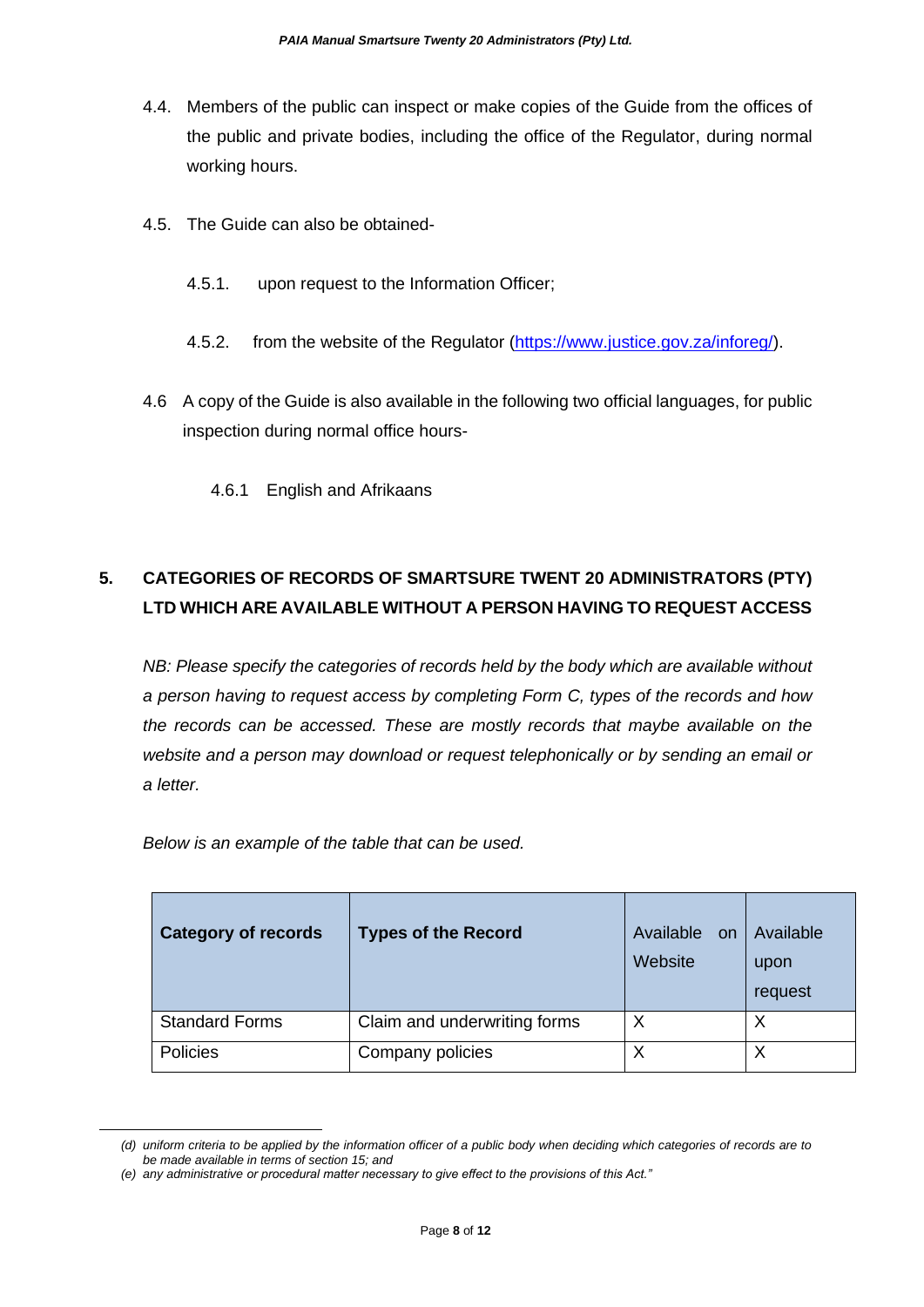## **6. DESCRIPTION OF THE RECORDS OF SMARTSURE TWENTY 20 (PTY) LTD WHICH ARE AVAILABLE IN ACCORDANCE WITH ANY OTHER LEGISLATION**

*NB: Please specify all the records which are created and available in accordance with any of the South African legislation. Below is an example of the table that can be used in describing the records and applicable legislation.*

| <b>Category of Records</b>  | <b>Applicable Legislation</b>                       |
|-----------------------------|-----------------------------------------------------|
| Memorandum of incorporation | Companies Act 71 of 2008                            |
| <b>PAIA Manual</b>          | Promotion of Access to Information Act 2 of<br>2000 |

## **7. DESCRIPTION OF THE SUBJECTS ON WHICH THE BODY HOLDS RECORDS AND CATEGORIES OF RECORDS HELD ON EACH SUBJECT BY SMARTSURE TWENTY 20 ADMINISTRATORS (PTY) LTD.**

*NB: Describe the subjects (i.e. Finance, SCM or HR), in respect of which the body holds records and the categories of records held on each subject. Below is an example of the table that can be used. .*

| Subjects on which the body<br>holds records |            |        |                              |                          | <b>Categories of records</b> |       |        |
|---------------------------------------------|------------|--------|------------------------------|--------------------------|------------------------------|-------|--------|
| <b>Strategic</b>                            | Documents, | Plans, | Annual                       | Reports,                 | Strategic                    | Plan, | Annual |
| Proposals                                   |            |        |                              | Performance Plan.        |                              |       |        |
| <b>Human Resources</b>                      |            |        | - HR policies and procedures |                          |                              |       |        |
|                                             |            |        |                              | - Advertised posts       |                              |       |        |
|                                             |            |        | $\overline{\phantom{a}}$     | <b>Employees records</b> |                              |       |        |
|                                             |            |        |                              |                          |                              |       |        |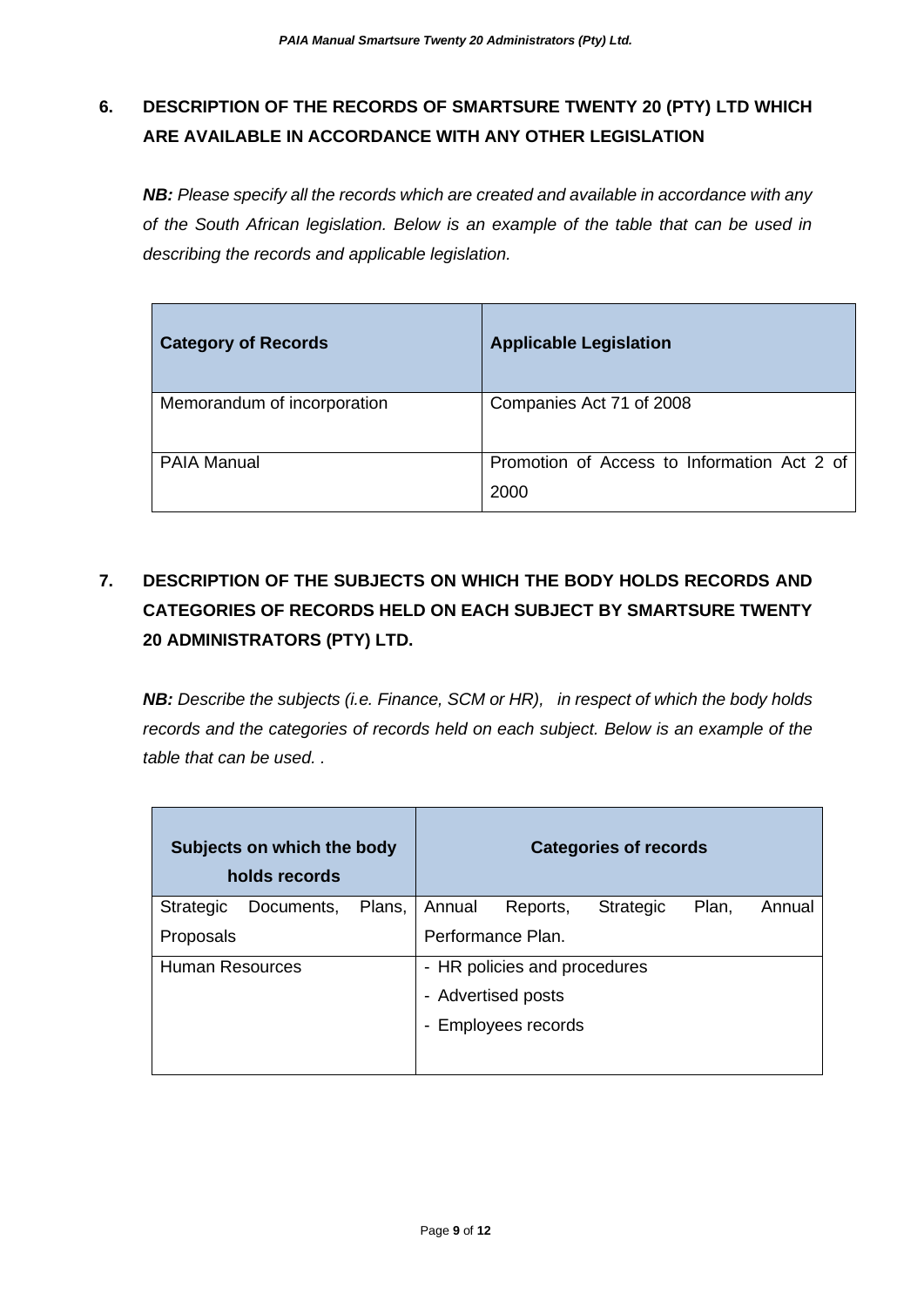#### **8. PROCESSING OF PERSONAL INFORMATION**

#### **8.1 Purpose of Processing Personal Information**

*NB: Describe the purpose or reasons for processing personal information in your organisation.*

## **8.2 Description of the categories of Data Subjects and of the information or categories of information relating thereto**

*NB: Specify the categories of data subjects in respect of whom the body processes personal information and the nature or categories of the personal information being processed.* 

*Below is the template that can be used to set out the categories of data subjects and the description of the nature or categories of the personal information to be processed. Note that the nature or categories of the personal information is dependent on the purpose of the body in performing its functions or services. .* 

| <b>Categories of Data</b><br><b>Subjects</b>                                  | Personal Information that may be processed      |
|-------------------------------------------------------------------------------|-------------------------------------------------|
| Customers / Clients                                                           | name, address, registration numbers or identity |
|                                                                               | numbers, employment status and bank details     |
| <b>Service Providers</b><br>names, registration number, vat numbers, address, |                                                 |
|                                                                               | trade secrets and bank details                  |
| Employees                                                                     | address, qualifications, gender and race        |

## **8.3 The recipients or categories of recipients to whom the personal information may be supplied**

*NB: Specify the person or category of persons to whom the body may disseminate personal information. Below is an example of the category of personal information which may be disseminated and the recipient or category of recipients of the personal information.*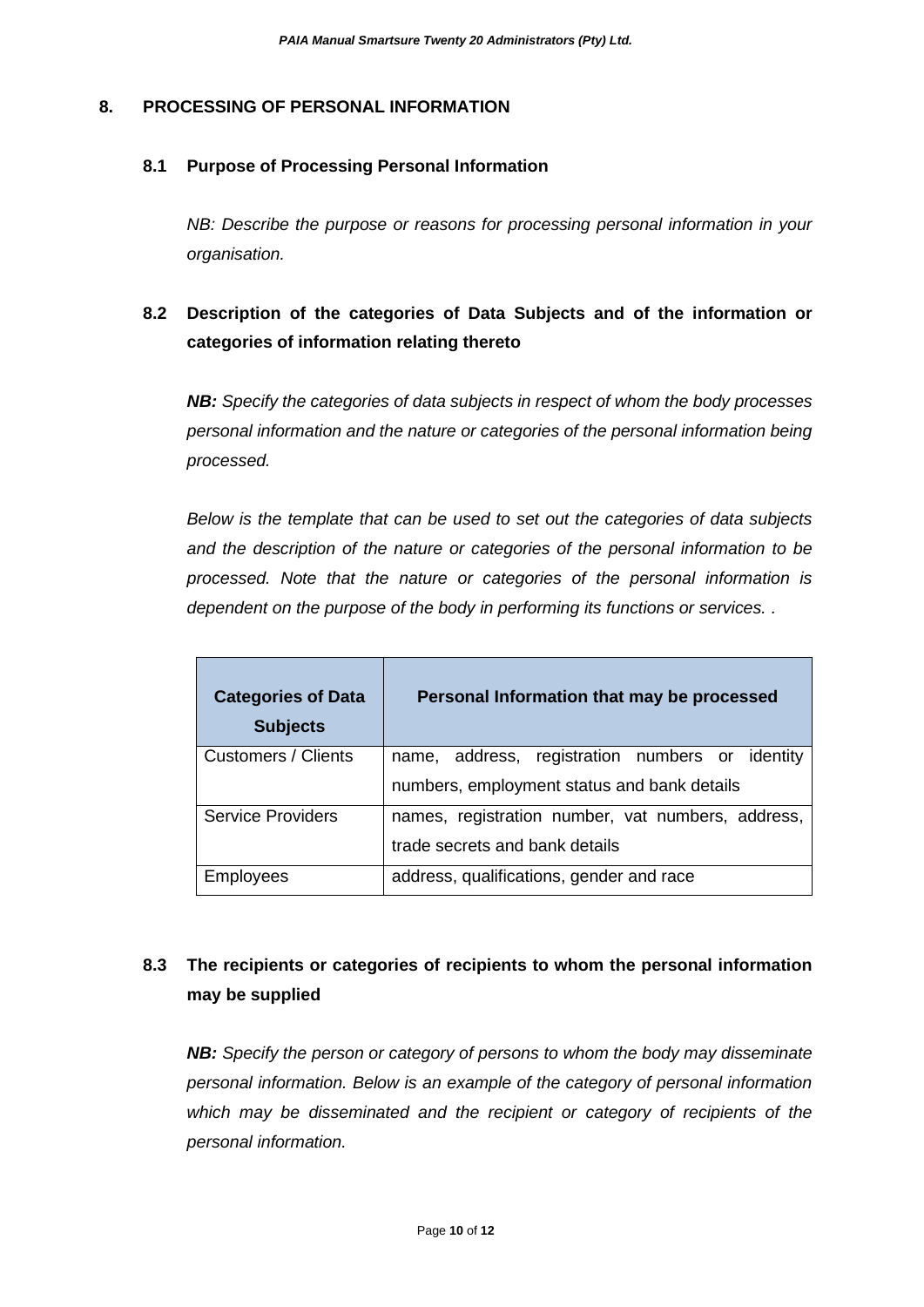| <b>Category of personal information</b>          | Recipients or Categories of Recipients to<br>whom the personal information may<br>be<br>supplied |
|--------------------------------------------------|--------------------------------------------------------------------------------------------------|
| Identity number and names, for                   | <b>South African Police Services</b>                                                             |
| criminal checks                                  |                                                                                                  |
| for<br>Qualifications,<br>qualification          | South African Qualifications Authority                                                           |
| verifications                                    |                                                                                                  |
| Credit and payment history, for   Credit Bureaus |                                                                                                  |
| credit information                               |                                                                                                  |

#### **8.4 Planned transborder flows of personal information**

*NB: Indicate if the body has planned transborder flows of personal information. For example, some personal information may be stored in the cloud outside the Republic. Please specify the country in which personal information will be stored and categories of personal information.* 

## **8.5 General description of Information Security Measures to be implemented by the responsible party to ensure the confidentiality, integrity and availability of the information**

*NB: Specify the nature of the security safeguards to be implemented or under implementation to ensure the confidentiality and integrity of the personal information under the care of the body. This may, for example, include Data Encryption; Antivirus and Anti-malware Solutions.*

### **9. AVAILABILITY OF THE MANUAL**

- 9.1 A copy of the Manual is available-
	- 9.1.1 on ( specify the website), if any;